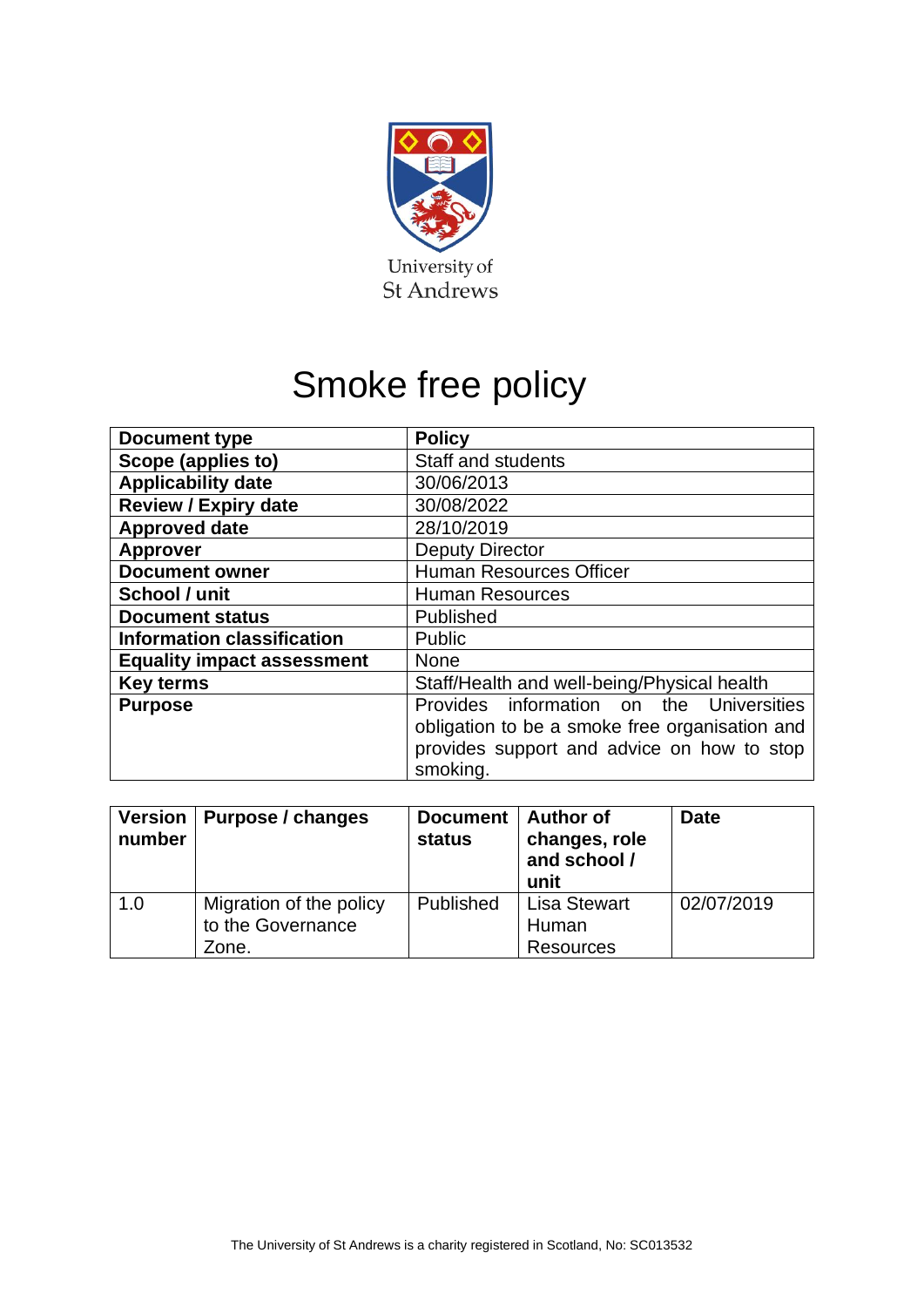# **Table of contents**

| 1 <sub>1</sub> | Introduction                                             | 3              |
|----------------|----------------------------------------------------------|----------------|
| 2.             | Scope                                                    | 3              |
| 3.             | Can I smoke anywhere in the University?                  | 3              |
| 4.             | Who will monitor the application of the policy?          | 3              |
| 5.             | What should I do if someone ignores the smoking ban?     | 3              |
| 6.             | What if I want to give up smoking?                       | 3              |
| 7.             | Support                                                  | $\overline{4}$ |
|                | Appendix A: Recommended external support contact details | 5              |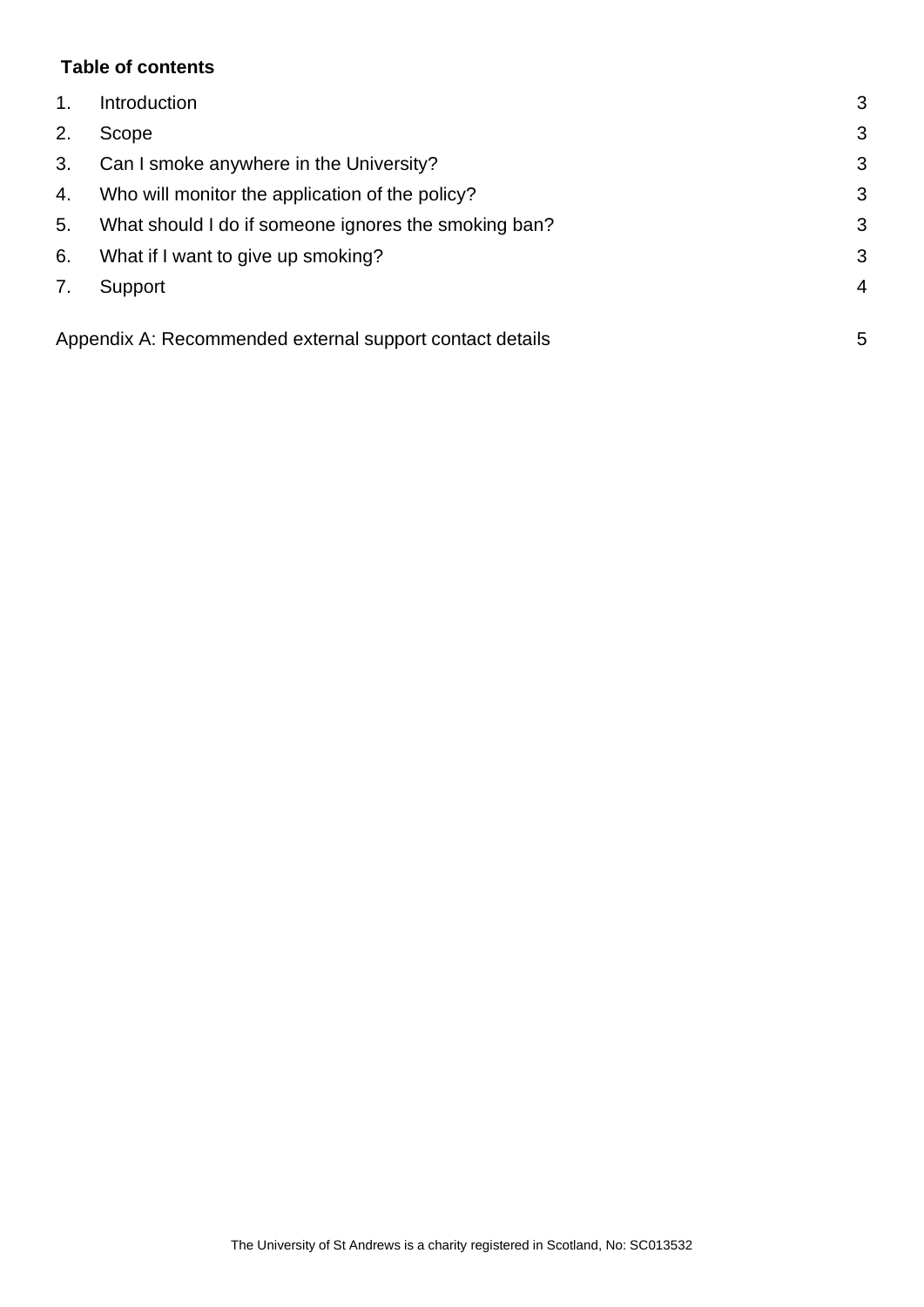## <span id="page-2-0"></span>**1. Introduction**

- 1.1 The University of St Andrews has operated a No Smoking Policy since 1995. The University recognises its duty to ensure that the working environment for staff, students and visitors is safe and without risk to health. It must, therefore, ensure that non-smokers are protected from the dangers of smoke in work and rest areas.
- 1.2 This policy has been updated in line with new legislation (Smoking, Health and Social Care (Scotland) Act 2005) that came into force on 26 March 2006 and introduced a ban on smoking in enclosed public places.
- 1.3 It is the University's intention that all work areas are smoke free, and that all employees have a right to work in a smoke free environment.

## <span id="page-2-1"></span>**2. Scope**

2.1 The policy will be applied fairly and uniformly throughout the University and is applicable to all members of staff. It also applies to students, visitors, clients, contractors and all others who use University facilities.

## <span id="page-2-2"></span>**3. Can I smoke anywhere in the University?**

- 3.1 Smoking is prohibited in all buildings and vehicles owned or managed by the University. This includes any device or substance that may be used for the purpose of smoking including but not limited to, e-cigarettes, herbal cigarettes and pipes.
- 3.2 The grounds of the University may be used as smoking areas but smoking breaks outside of official rest periods will not be permitted. Smokers must ensure that cigarettes/cigars etc. are disposed of cleanly and safely.

#### <span id="page-2-3"></span>**4. Who will monitor the application of the policy?**

4.1 Heads of Schools/Units are responsible for ensuring compliance of this policy within their Schools/Unit. All members of staff have a responsibility to comply with this policy. Failure to do so may result in disciplinary action being taken in accordance with the University's Disciplinary Procedures since failure to comply with the legislation may result in the University receiving a fixed penalty fine.

#### <span id="page-2-4"></span>**5. What should I do if someone ignores the smoking ban?**

5.1 You should draw the person's attention to the 'no smoking' signs and remind them that they are committing an offence. If your warning is ignored you should report the incident to your Head of School/Unit.

#### <span id="page-2-5"></span>**6. What if I want to give up smoking?**

- 6.1 If you wish to give up smoking, support and advice can be obtained from the [Occupational](https://www.st-andrews.ac.uk/ehss/occupationalhealth/)  [Health Adviser](https://www.st-andrews.ac.uk/ehss/occupationalhealth/) who will be able to provide professional assistance, on-going support and guidance.
- 6.2 [Appendix A](#page-4-0) also provides a list of external organisations to seek further advice and support on how to stop smoking.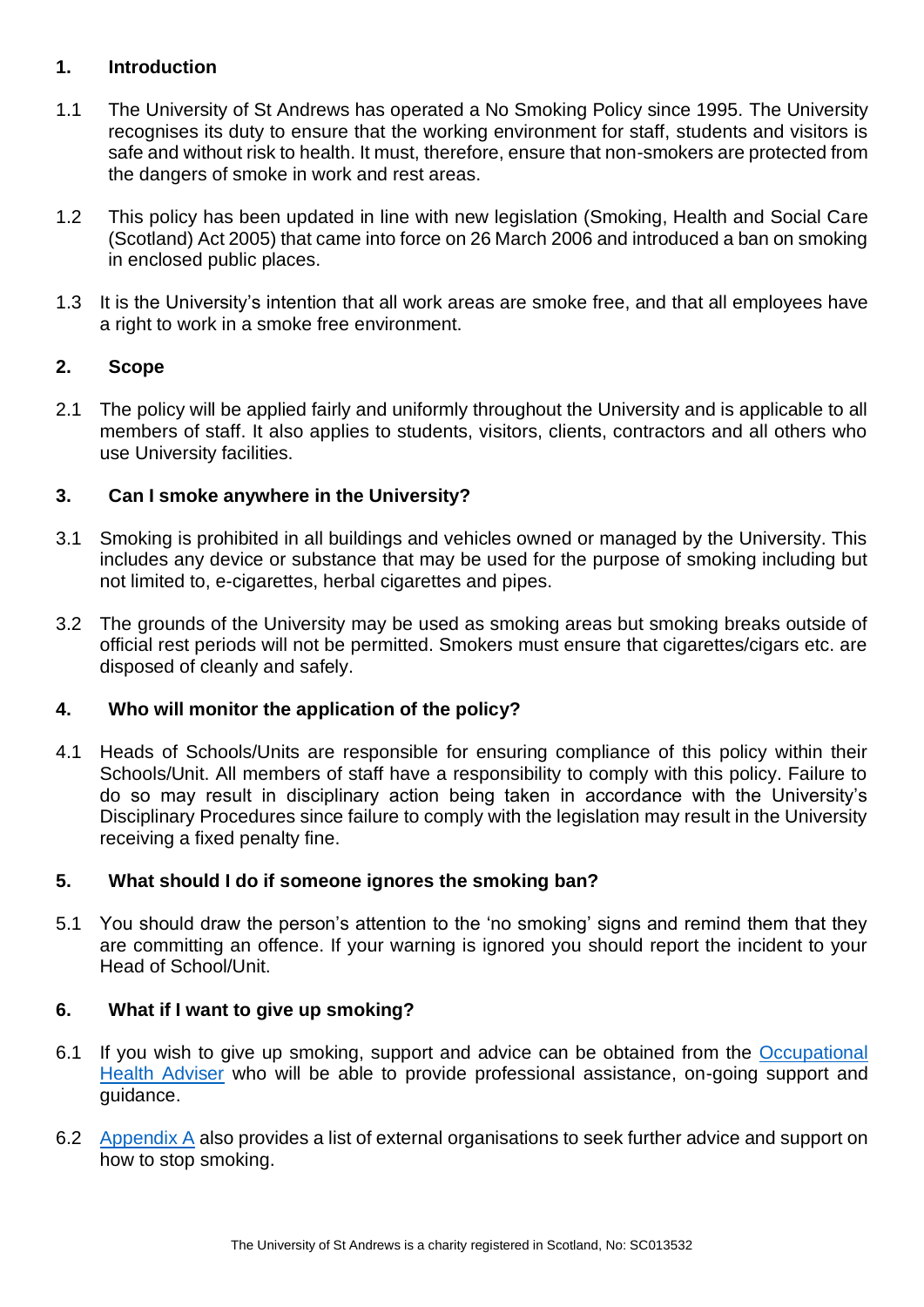# <span id="page-3-0"></span>**7. Support**

7.1 Advice on any aspect of this policy and support with any difficulties experienced with local implementation can be sought from [Human Resources.](https://www.st-andrews.ac.uk/hr/)

| <b>Version</b><br>number | Purpose / changes                                          | <b>Document</b><br><b>status</b> | <b>Author of</b><br>changes, role<br>and school /<br>unit | <b>Date</b> |
|--------------------------|------------------------------------------------------------|----------------------------------|-----------------------------------------------------------|-------------|
| 1.0                      | Migration of the policy<br>to the Governance<br>Zone.      | Published                        | <b>Lisa Stewart</b><br>Human<br><b>Resources</b>          | 02/07/2019  |
| 1.1                      | Change to the<br>classification from<br>internal to public | Published                        | <b>Lisa Stewart</b><br>Human<br><b>Resources</b>          | 23/10/2019  |
|                          |                                                            |                                  |                                                           |             |